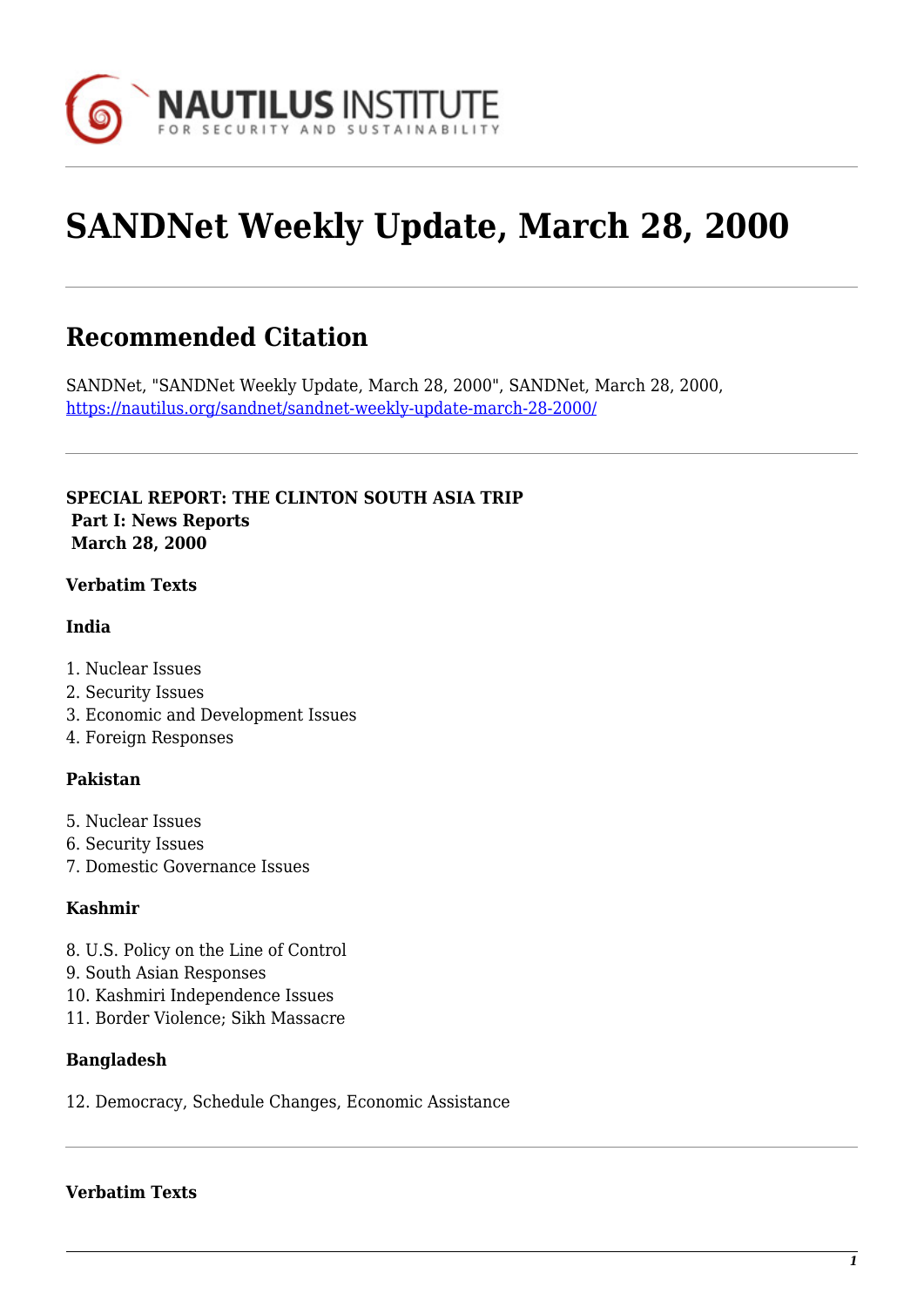A "vision statement," signed by U.S. President Clinton and Indian Prime Minister A.B. Vajpayee, commits India and the U.S. to a continuing and regularized broad dialogue as well as a number of specific cooperative ventures in technology and trade. President Clinton, both in his "address to the people of Pakistan" and in his "op ed" published in "The News" on March 20, clarified the U.S. position regarding Kashmir, nuclear proliferation, and democracy. In his opening statement at a post-summit press conference, Pakistani Chief Executive Pervez Musharraf expressed his confidence "that my talks with President Clinton will serve to rejuvenate our fifty-year-old friendship for mutual benefit and a better world."

# **India**

#### **1. Nuclear Issues**

In his speech to Parliament, which covered the whole range of U.S.-India issues, President Clinton urged Indian "restraint" as the U.S. and India engaged in a continuing dialogue that would help to resolve differences between the U.S. and Indian nuclear positions.

President Clinton lifted a minor (US\$25 million) sanction, thereby enabling new regional technological cooperation. U.S. Commerce Secretary William Daley, however, sought to link further reduction of sanctions to India's signing the CTBT.

Indian Prime Minister A.B. Vajpayee repeated India's position that India's "decision to maintain a minimum credible nuclear deterrent is prompted by a realistic assessment of its security compulsions." According to most analyses (represented below by Dawn) basic differences in nuclear perspective between the U.S. and India did not change as a result of President Clinton's trip. However, some analyses (represented here by The News) suggested that, although U.S. rhetoric has not changed, U.S. policymakers privately are coming to terms with the notion of a "credible minimum nuclear deterrent" in South Asia.

# **2. Security Issues**

Indian President K.R. Narayanan told U.S. President Clinton that India would continue to follow an independent foreign policy. He also sought U.S. support for India's claim to a permanent U.N. Security Council seat and said that Clinton's comment about Kashmir being "the most dangerous place in the world" was misplaced. Rather, Narayanan said, "these alarmist descriptions will only encourage those who indulge in terrorism and violence." Narayanan's remarks were initially interpreted by the Indian press as "unnecessarily harsh" (The Hindu) and by the U.S. press as a "sharp rebuke" (New York Times). By week's end, however, the Vajpayee administration supported President Narayanan's comments.

On March 24, U.S. Central Intelligence Agency Director George Tenet testified that both the CIA and the Clinton administration have known for years that Pakistan had received M-11 short-range ballistic missiles from China in the early 1990s.

# **3. Economic and Development Issues**

India and the United States signed two billion dollars worth of business agreements and the U.S. made possible an additional one billion dollars' worth of U.S. EximBank financing. The largest single deal is for joint development of a "technology city" in the state of Andhra Pradesh. Finance Minister Yashwant Sinha assured the U.S. that India's import tariffs would be reduced gradually "to levels prevailing in the neighborhood." In addition to direct business links, India-U.S. working groups were established in the areas of technology, alternative energy, and commerce.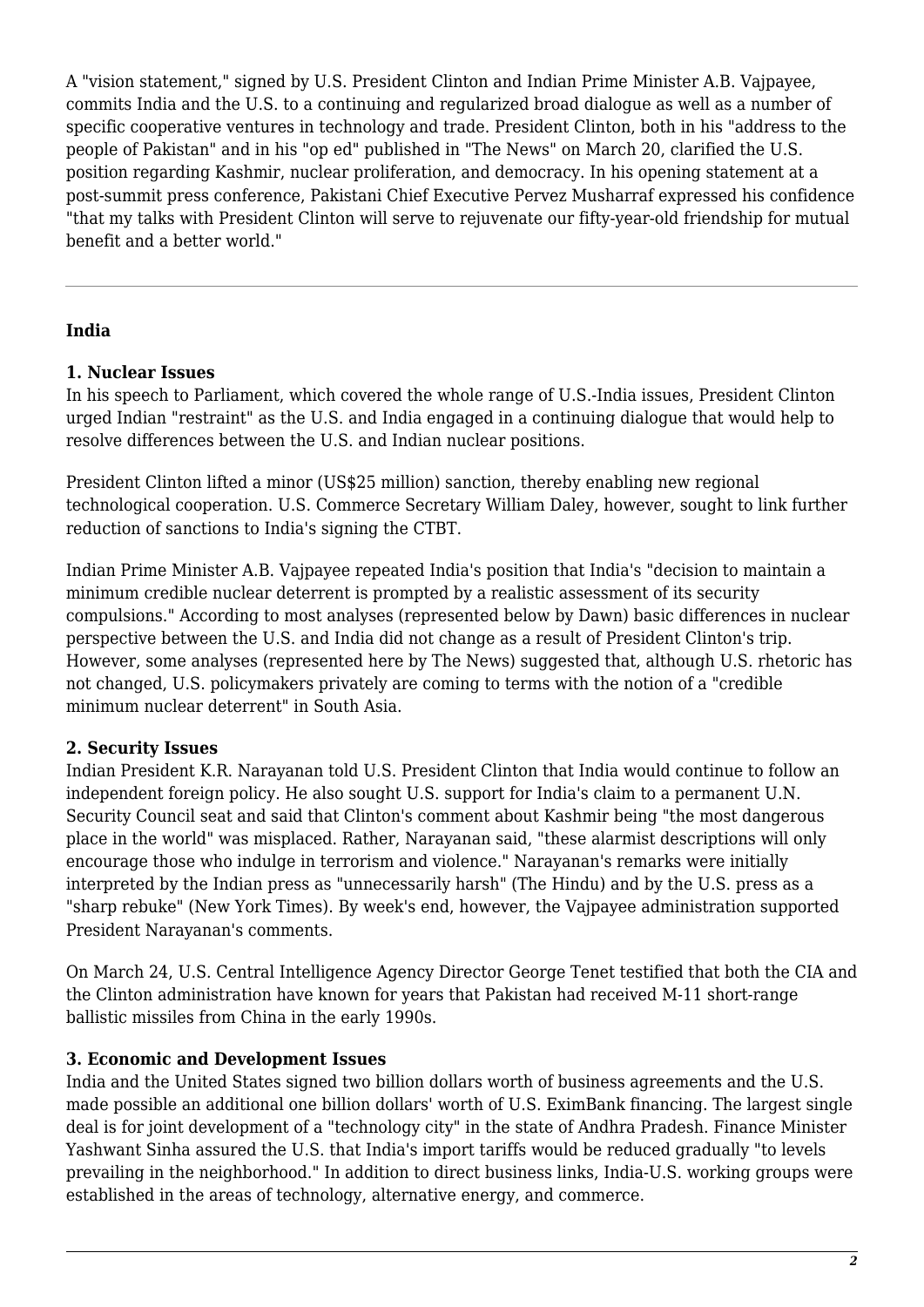In his speech to India's Parliament, President Clinton clarified the U.S. position on the relationship between trade and labor: "Trade should not be a race to the bottom in environmental and labor standards, but neither should fears about trade keep part of our global community forever at the bottom."

Analysis: Chandrika Mago (in Times of India) argues that India committed itself to producing an unrealistically high proportion of energy from renewable resources. Mago says that the U.S., by contrast, has made no additional commitments in exchange. C. Raja Mohan (The Hindu) argues that President Clinton's longest private meeting, with Indian businessman Dhirubhai Ambani, had security as well as economic implications. Ambani's corporation is expected to construct an Iran-Pakistan-India natural gas pipeline.

# **4. Foreign Responses**

The Indian press considered the impact of the Clinton trip on China's policy regarding South Asian security issues. Both the "Times of India" and "The Hindu" pointed to a story in the Chinese "Liberation Army Daily" which reported that China would be "attentive" to the impact arising out of U.S. efforts to broaden its strategic influence in South Asia. The Indian weekly "Outlook" argued that the new U.S. initiatives in India might lead China to support Pakistan more aggressively.

Moscow's pro-government newspaper "Segodnya" commented that "Moscow could feel uncomfortable over a possible U.S.-India partnership at a time when the long-standing Russia-India relations are overshadowed by India's US\$6 billion debt to Moscow."

# **Pakistan**

# **5. Nuclear Issues**

Pakistan's Ambassador to the U.S., Maleeha Lodhi, said that Pakistan would not roll back its nuclear capability, "but it is ready to act responsibly as a nuclear weapon state." Former U.S. Senator Larry Pressler, author of the sanctions placed by the U.S. on Pakistan in response to Pakistani nuclear development in 1991, argued that President Clinton's "softness" to the Pakistani regime of Benazir Bhutto (1993-96) encouraged Pakistan to go forward with its nuclear program.

# **6. Security Issues**

Pakistani Chief Executive Pervez Musharraf said that Osama Bin Laden should be arrested and tried, if there are charges against him. Rahimulla Yusufzai (in The News) explains why the U.S. believes Pakistan can assist in achieving the extradition of bin Laden. However, he continues to suggest that "solving" the bin Laden problem would have a limited effect on terrorism either in South Asia or globally.

Pakistan paraded its 2500-km Shaheen-II ballistic missile during National Day celebrations.

# **7. Domestic Governance Issues**

Chief Executive Pervez Musharraf announced a process for district government elections. The election process would begin on December 15, 2000 and would continue until July 2001. U.S. President Clinton said that local elections were "a positive step" but insisted on a timetable for the restoration of "full democracy." An Indian Foreign Office spokesperson made a comment similar to Clinton's. An official spokesperson for the Paksitan government said that "Indian calls for an immediate return to democracy in Pakistan ... are an unwarranted interference in the internal affairs of Pakistan." The governor of Sindh province, Azim Daudpota, stressed the need for the restoration of "good governance" prior to restoration of democracy.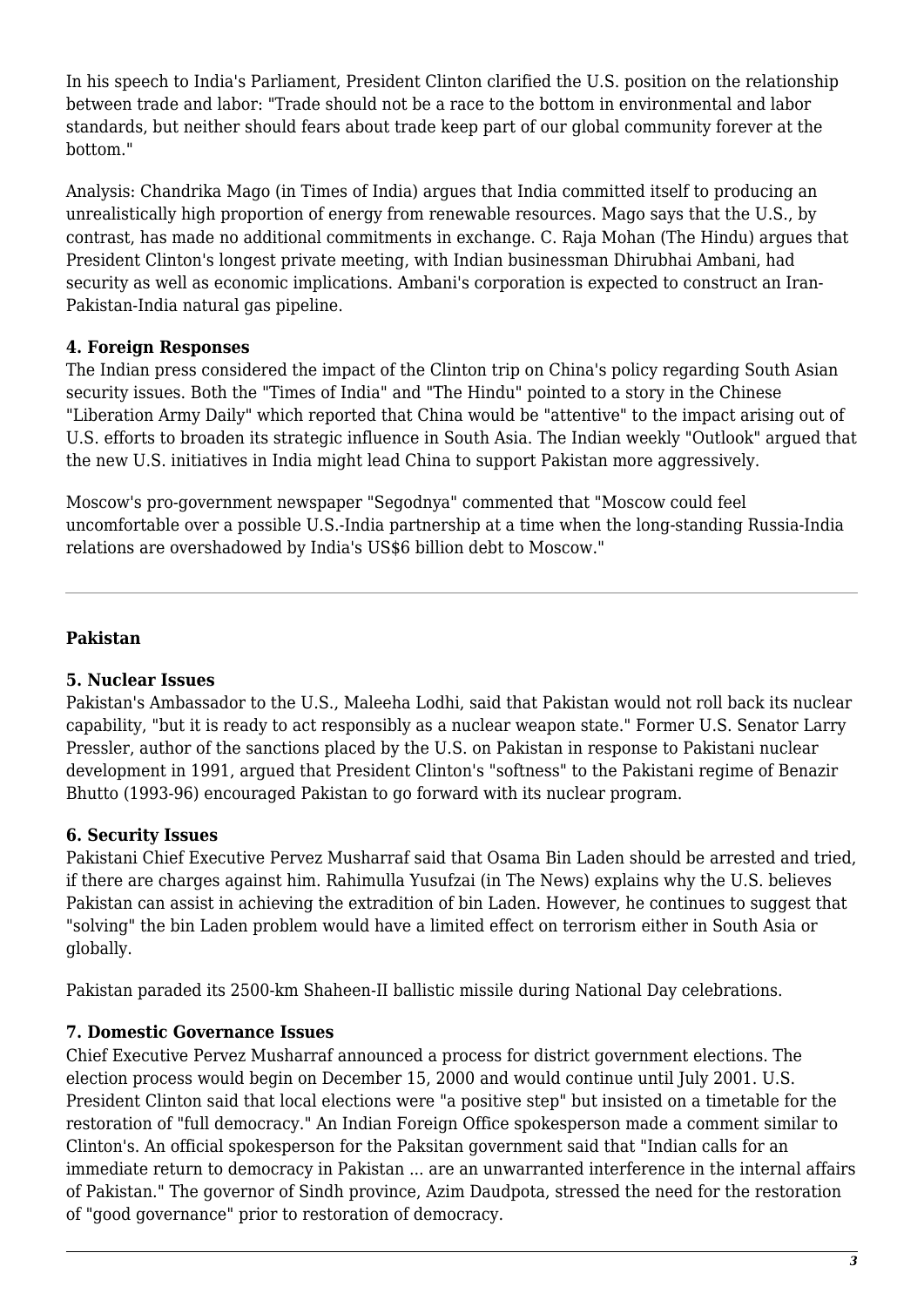# **Kashmir**

# **8. U.S. Policy on the Line of Control**

At a press conference on March 21, President Clinton said, "You cannot expect a dialogue to go forward unless there is an absence of violence and a respect for the Line of Control." The idea that violence in Kashmir should be ended prior to India-Pakistan negotiations was one of four principles suggested by Clinton: "restraint" by both sides, "respect" for the LoC, "renewal" of the India-Pakistan dialogue, and "rejection" of violence.

White House officials quickly clarified that, as the U.S. is not a party to any talks between India and Pakistan, it cannot set preconditions for those talks. Nonetheless, C. Raja Mohan (The Hindu) argued that the Clinton statement represented a historic shift and the "Deccan Herald" quoted Pakistani Chief Executive Pervez Musharraf as saying, "I do not think that President Clinton will go away from the region having endorsed India's point of view in the dispute. I am confident we will moderate his viewpoint."

# **9. South Asian Responses**

Indian Prime Minister A.B. Vajpayee said that India has "the means and the will to eliminate this menace." Former Prime Minister I.K. Gujral said that "resumption of Indo-Pakistan talks is possible only if Islamabad stops abetment to terrorism and militancy." Pakistan's permanent representative to the United Nations, Munir Akram, responded by saying that, regardless of Indian threats or provocations, the final disposition of Jammu & Kashmir will be made in accordance with United Nations resolutions.

Following the U.S.-Pakistan talks, a "senior U.S. official" said that Musharraf offered "no new assurances" that Pakistani policy toward terrorism in the region would change. This outcome is consistent with pre-summit statements from the Musharraf regime. Pakistani President Rafiq Tarar described Kashmir as crucial to Pakistan's survival.

# **10. Kashmiri Independence Issues**

President Clinton did not meet with any Kashmiri leaders. The Indian government, to ensure that Clinton did not meet with the chairman of the All-Party Hurriyat Conference, placed Mirwaiz Farooq under house arrest. A Pakistani Foreign Office spokesperson said that India's "arrest of Mirwaiz demonstrates India's contemptuous disregard of fundamental human rights in occupied Kashmir." Fazalur Rehman Kahlil, leader of another Kashmiri group, the Harakat-ul Mujahdeen, said, "Now America is openly siding with India, which shows that all anti-Islam forces are uniting against us."

# **11. Border Violence; Sikh Massacre**

On March 21, "unidentified militants" massacred 35 Sikhs in one of the single worst terrorist incidents in Kashmir since the current round of violence began in 1990. Indian Prime Minister A.B. Vajpayee described the incident as "a premeditated act of barbarism." Pakistan demanded an investigation into the incident and alleged that the massacre was "perpetrated by Indian security forces." Clinton said that the U.S. "shares the outrage and heartbreak over last night's brutal attack" and that he believes "elements within the Pakistani Government have supported those who engage in violence in Kashmir." [This comment was made in a context that included, but was not limited to, the Sikh massacre incident.]

Throughout the Clinton visit, the Indian and Pakistani press each reported mortar fire by the other country's army.